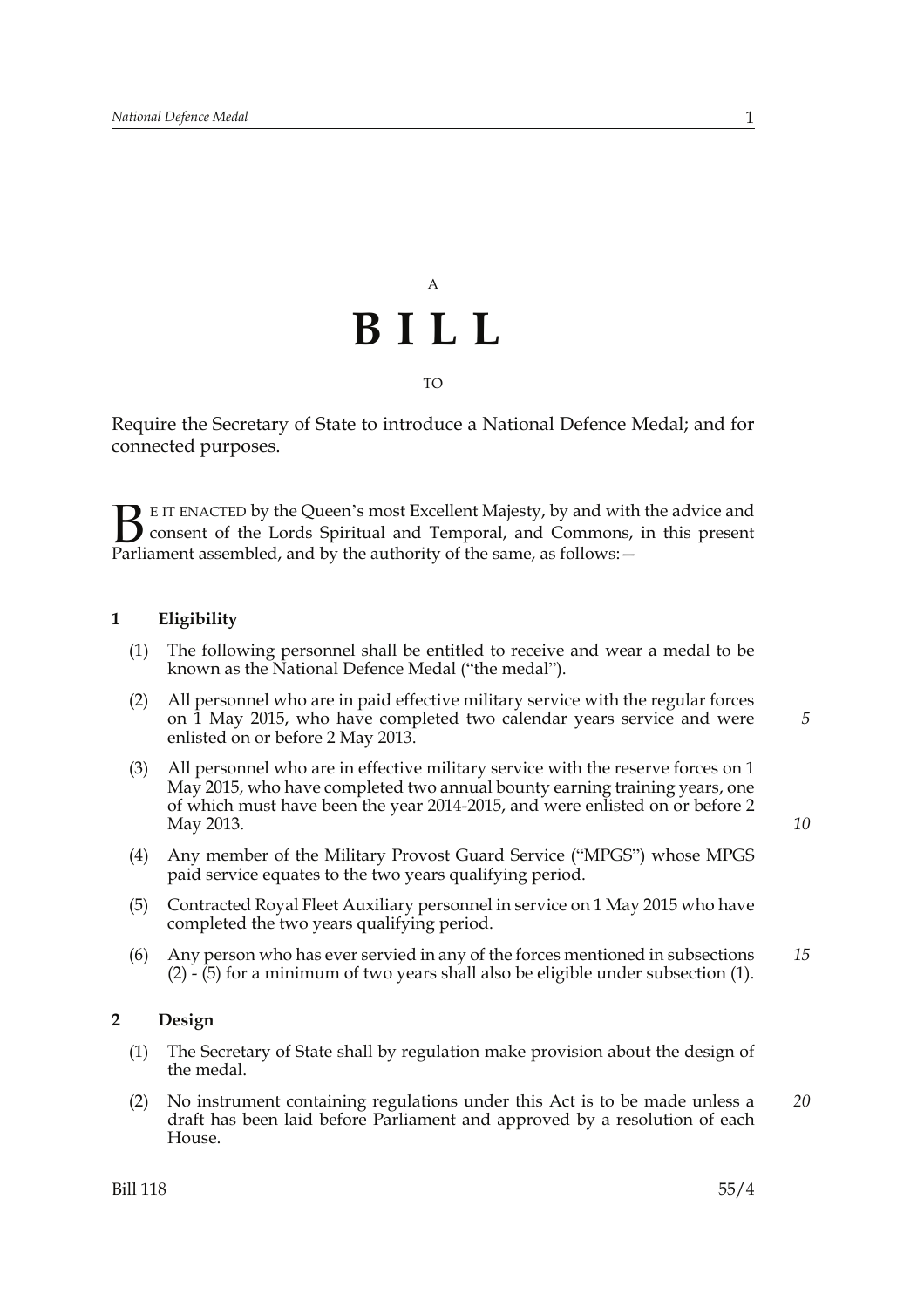*5*

*15*

## **3 Interpretation**

#### In this Act—

"the regular army" means any of Her Majesty's military forces other than—

- (a) the Army Reserve;
- (b) the Territorial Army; and
- (c) forces raised under the law of a British overseas territory;

"the regular forces" means the Royal Navy, the Royal Marines, the regular army or the Royal Air Force;

"the reserve forces" means the Royal Fleet Reserve, the Royal Naval Reserve, the Royal Marines Reserve, the Army Reserve, the Territorial Army, the Royal Air Force Reserve or the Royal Auxiliary Air Force. *10*

### **4 Extent, commencement and short title**

(1) This Act extends to England and Wales, Scotland and Northern Ireland.

- (2) This Act comes into force on the day following Royal Assent.
- (3) This Act may be cited as the National Defence Medal Act 2015.